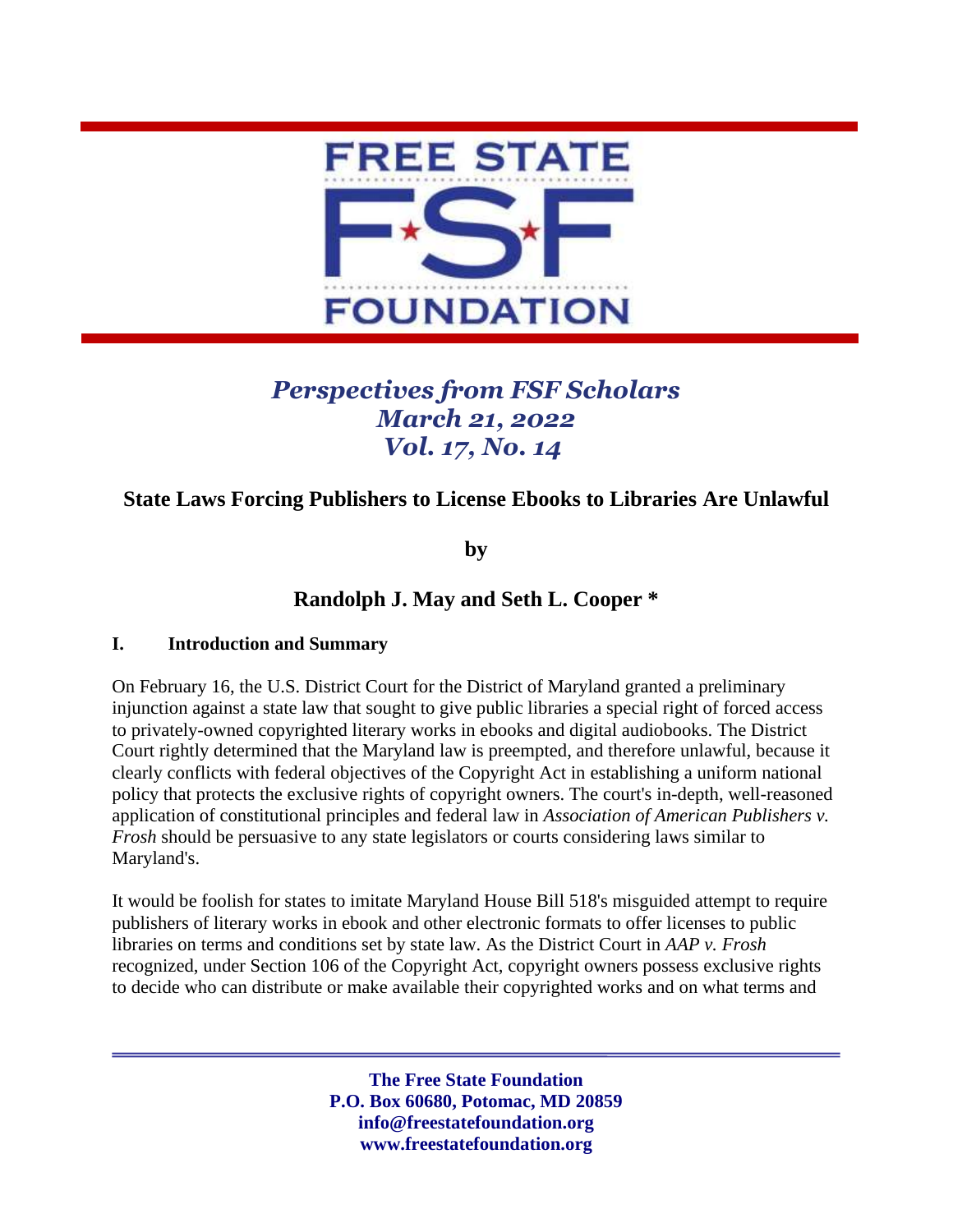conditions. State laws that force publishers to license copyrighted works to libraries clearly conflict with federal law.

The Constitution's Article I, Section 8 Copyright Clause laid the groundwork for uniformity in copyright law by granting Congress authority to secure the exclusive right of authors to their writings. In the Copyright Act of 1790, the First Congress adopted a law providing that the authors of books "shall have the sole right and liberty of printing, reprinting, publishing and vending" their creative works. Section 106(3) of the Copyright Act of 1976 broadened those rights into the exclusive right of distribution, which uniformly secures a copyright owner's control over who may distribute copies of the work and on what terms and conditions.

An important constitutional implication of federal policy uniformity is that state laws that interfere with the exclusive rights of copyright owners are preempted by federal law. In Supreme Court jurisprudence, "conflict preemption" occurs when a state law poses an obstacle to the achievement of a significant federal policy objective.

Bills introduced in states such as Connecticut, Illinois, Maryland, Massachusetts, Missouri, New York, Rhode Island, and Tennessee purport to give public libraries a compulsory license to lease copyrighted literary works in ebook and other digital formats according to standards set by state law, such as "reasonable terms." The state bills differ in some details but they include stiff civil penalties and, in at least some instances, criminal penalties.

One such bill, Maryland HB 518, was enacted by that state's legislature in May 2021. After a legal challenge was filed, U.S. District Court determined in *AAP v. Frosh* that Maryland HB 518 is preempted by federal copyright law and it issued an injunction prohibiting the state from enforcing the law. As the District Court recognized, "[i]t is clear the Maryland Act likely stands as an obstacle to the accomplishment of the purposes and objectives of the Copyright Act" in implementing a national uniform system for protecting copyrighted works. By forcing publishers to offer to license their works to public libraries on terms that the state deems reasonable, Maryland HB 518 imposes restrictions of copyright owners' exclusive right of distribution that conflict with copyright owners' exclusive right to distribute or make available their works to whom and on what terms and conditions they choose. This is in conflict with the objectives of federal law.

Also, the District Court recognized that the Maryland law runs counter to the Court of Appeals for the Third Circuit's 1999 decision in *Orson, Inc. v. Miramax Film Corporation.* As the Third Circuit held, and the District Court agreed, states cannot require copyright owners to offer to license copyrighted work to one portion of the public following their initial decision to offer to license the same work to a different portion of the public.

States possess power to address certain unfair and deceptive trade practices within their borders. And the District Court in *AAP v. Frosh* acknowledged that state authority may extend to trade practices involving the distribution of copyrighted works in situations where copyright owners already have agreed to license their works. But the court concluded that such authority does not enable a state to force copyright owners to license their works against their will. Moreover, the District Court determined that the exercise of state authority in an attempt to rectify perceived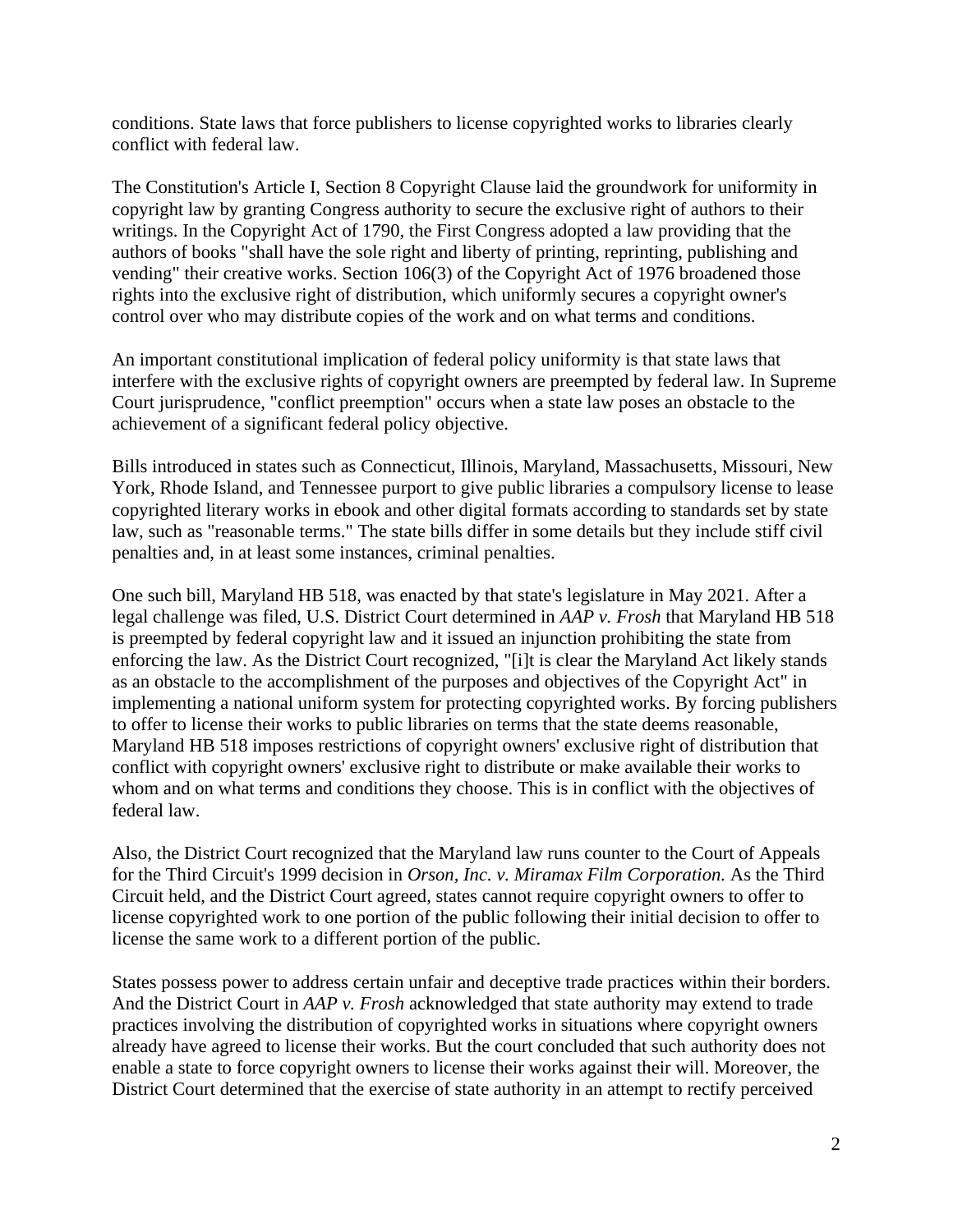imbalances in the digital marketplace does not overcome the preemptive effect of the national uniform policy securing exclusive rights in copyrighted works, including the right of distribution.

The decision in *AAP v. Frosh* validates the U.S. Copyright Office's legal opinion regarding state bills like Maryland's and New York's as expressed in an August 2021 letter. The Copyright Office concluded that "a court considering the state legislation at issue would likely find it preempted under a conflict preemption analysis." States should heed the views of the Copyright Office, the expert agency charged with administering copyright law. For instance, New York Governor Kathleen Hochul wisely issued a December 2021 veto of a bill that would have mandated publishers license ebooks to libraries in that state. Her veto message explained that the New York bill conflicted with federal copyright law.

Respect for private property rights also should dictate that state lawmakers reject legislation that would require publishers, against their will, to license ebooks and digital audiobooks to public libraries or any other subset of the public on terms and conditions set by state law. The Copyright Clause's grant of power to Congress to secure to authors the "exclusive right" to their writings was informed by the natural rights understanding of copyrights as a property right rooted in an individual's right to the fruits of his or her own labors. And a core component of private property ownership is *exclusive* use – the ability to control the terms of the property's use and to exclude trespassers and others who, without the property owner's agreement, seek to use or appropriate the property for their own benefit. Compulsory licenses and rate controls on copyrighted works, such as those adopted in Maryland, necessarily are at odds with the foundational property rights and exclusivity premises contained in the Copyright Clause.

Most Americans would agree that public libraries serve important functions and are deserving of support in various ways. We agree. But the District Court decision in *AAP v. Frosh*, the legal opinion of the Copyright Office, the New York veto, and respect for the property rights of copyright owners should dictate that state legislators and courts not allow public libraries unjustifiably to take advantage of authors and publishers of ebooks and digital audiobooks.

## **II. Copyright, the Constitution, and Federal Preemption**

In our book, *[The Constitutional Foundations of Intellectual Property: A Natural Rights](https://cap-press.com/books/isbn/9781611637090/The-Constitutional-Foundations-of-Intellectual-Property)  [Perspective](https://cap-press.com/books/isbn/9781611637090/The-Constitutional-Foundations-of-Intellectual-Property)* (Carolina Academic Press, 2015), we showed that federal copyright protections for literary works were foremost in the minds of the Founders when they drafted and ratified the Constitution of 1787. In his 1787 memorandum, "Vices of the Political System of the United States," one of the sharp criticisms that James Madison leveled at the Articles of Confederation was "the want of uniformity in the laws concerning... literary property."<sup>1</sup>

The Constitution laid the groundwork for uniformity in copyright law. Article I, Section 8, contains the Copyright Clause, and it grants Congress the power "[t]o promote the Progress of Science and useful Arts, by securing for limited Times to Authors and Inventors the exclusive

<sup>&</sup>lt;sup>1</sup> James Madison, "Vices of the Political System of the United States" (1787) (quoted in *Randolph J. May and Seth L. Cooper, The Constitutional Foundations of Intellectual Property: A Natural Rights Perspective* (Carolina Academic Press, 2015), at 49).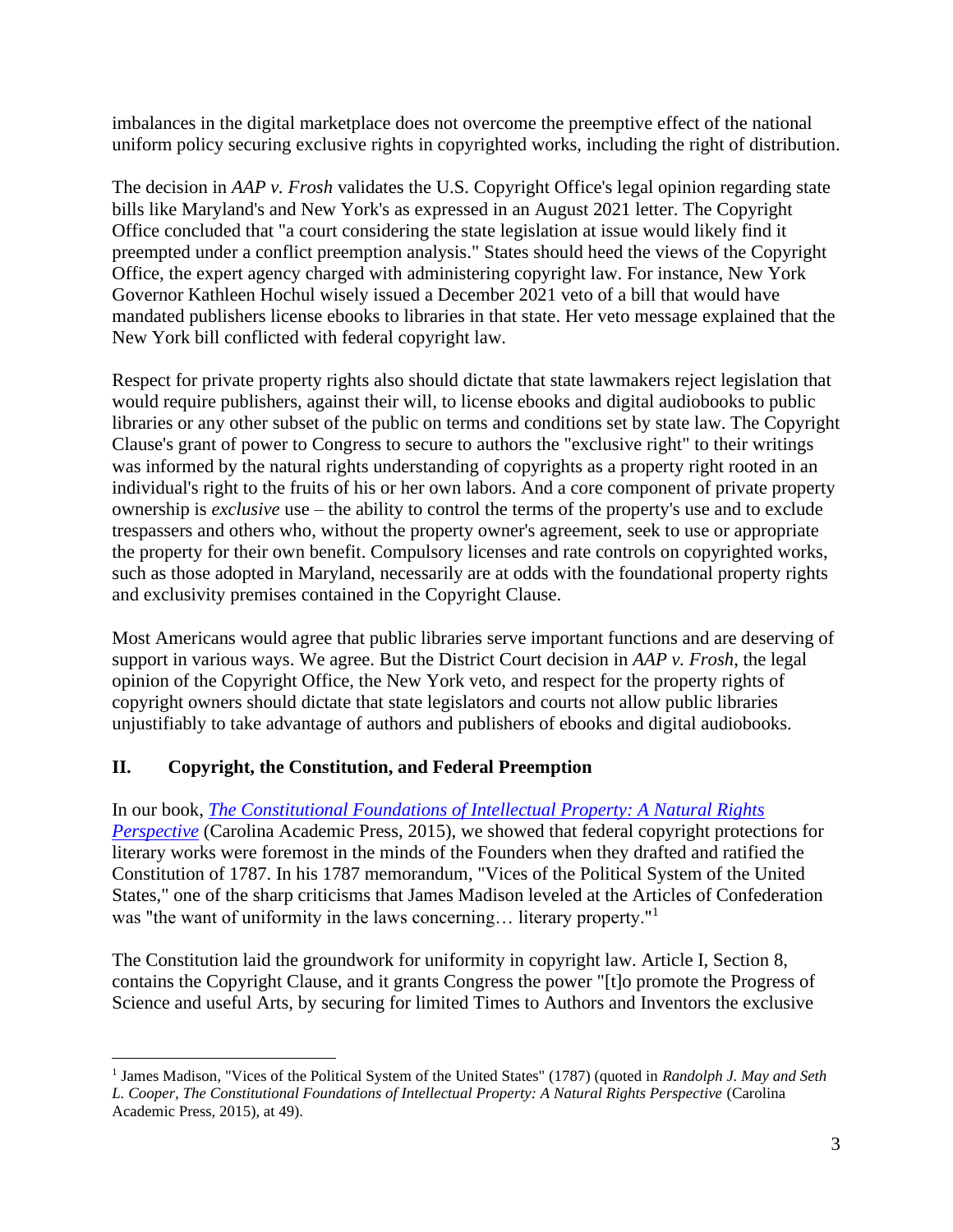Right to their respective Writings and Discoveries."<sup>2</sup> And as a member of the First Congress, Madison helped establish the first nationwide law to secure protections in books and other creative works by helping to pass the Copyright Act of 1790. The preamble to the 1790 Act proclaims that the statue was passed "for the encouragement of learning, by securing the copies of maps, Charts, [a]nd books, to the authors and proprietors of such copies, during the times therein mentioned."<sup>3</sup> Section 1 of the 1790 Act provided that the authors of books "shall have the sole right and liberty of printing, reprinting, publishing and vending" their creative works.<sup>4</sup>

Since the 1790 Act, Congress has retained and even enlarged the protection of the exclusive rights secured for the owners of copyrighted works. Under Section 106 of the Copyright Act of 1976, a copyright owner enjoys exclusive rights to control reproductions, create derivatives, distribute copies, and publicly display or perform the copyrighted property.<sup>5</sup> In particular, Section 106(3) recognizes the exclusive right of copyright holders to authorize parties of their choosing "to distribute copies or phonorecords of the copyrighted work to the public by sale or other transfer of ownership, or by rental, lease, or lending." <sup>6</sup> Section 106(3)'s protections for the exclusive right of distribution were intended by Congress to broaden pre-existing rights to "publish" and to "vend" copies of creative works.<sup>7</sup> The exclusive right of distribution secures a copyright owner's right to control who will distribute copies of the work and on what terms and conditions.

An important consequence of this longstanding federal policy favoring uniformity and market freedom for copyright owners is that state laws that interfere with the exclusive rights of copyright owners are preempted by federal law. The constitutional basis for federal preemption is the Article VI, Section 2 Supremacy Clause, which states: "This Constitution, and the Laws of the United States which shall be made in Pursuance thereof... shall be supreme Law of the Land... any Thing in the Constitution or Laws of any State to the Contrary notwithstanding."<sup>8</sup>

In Supreme Court jurisprudence, "express preemption occurs when 'Congress expressly states its intent to preempt state law.'"<sup>9</sup> Section 301(a) of the Copyright Act contains an unmistakably broad express preemption provision:

On and after January 1, 1978, all legal or equitable rights that are equivalent to any of the exclusive rights within the general scope of copyright as specified by section 106 in works of authorship that are fixed in a tangible medium of expression and come within the subject matter of copyright as specified by sections 102 and 103,

<sup>2</sup> U.S. CONST. Art. I, § 8, cl. 8.

<sup>3</sup> Act of May 31, 1790, Ch. 15, 1 Stat. 124, preamble.

<sup>4</sup> Act of May 31, 1790, Ch. 15, 1 Stat. 124, § 1.

<sup>5</sup> *See* 17 U.S.C. § 106.

<sup>6</sup> 17 U.S.C. § 106(3).

<sup>7</sup> *See* Peter S. Menell, "In Search of Copyright's Lost Ark: Interpreting the Right to Distribute in the Internet Age," 59 *J. Copyright Soc'y U.S.A.* 1, 5 (2011) (concluding, based on examination of text and legislative history, that Congress's intent behind the right of distribution was to broaden pre-existing rights to "publish" and to "vend" copies of creative works due to "unforeseen technical advances" decades into the future).

<sup>8</sup> U.S. CONST. Art. VI, § 2, cl. 8.

<sup>9</sup> *Frosh*, at 9-10 (quoting *Decohen v. Capital One, N.A.*, 703 F.3d 213, 223 (4th Cir. 2012) (citing *Cox v. Shalala*, 112 F.3d 151, 154 (4th Cir. 1994)).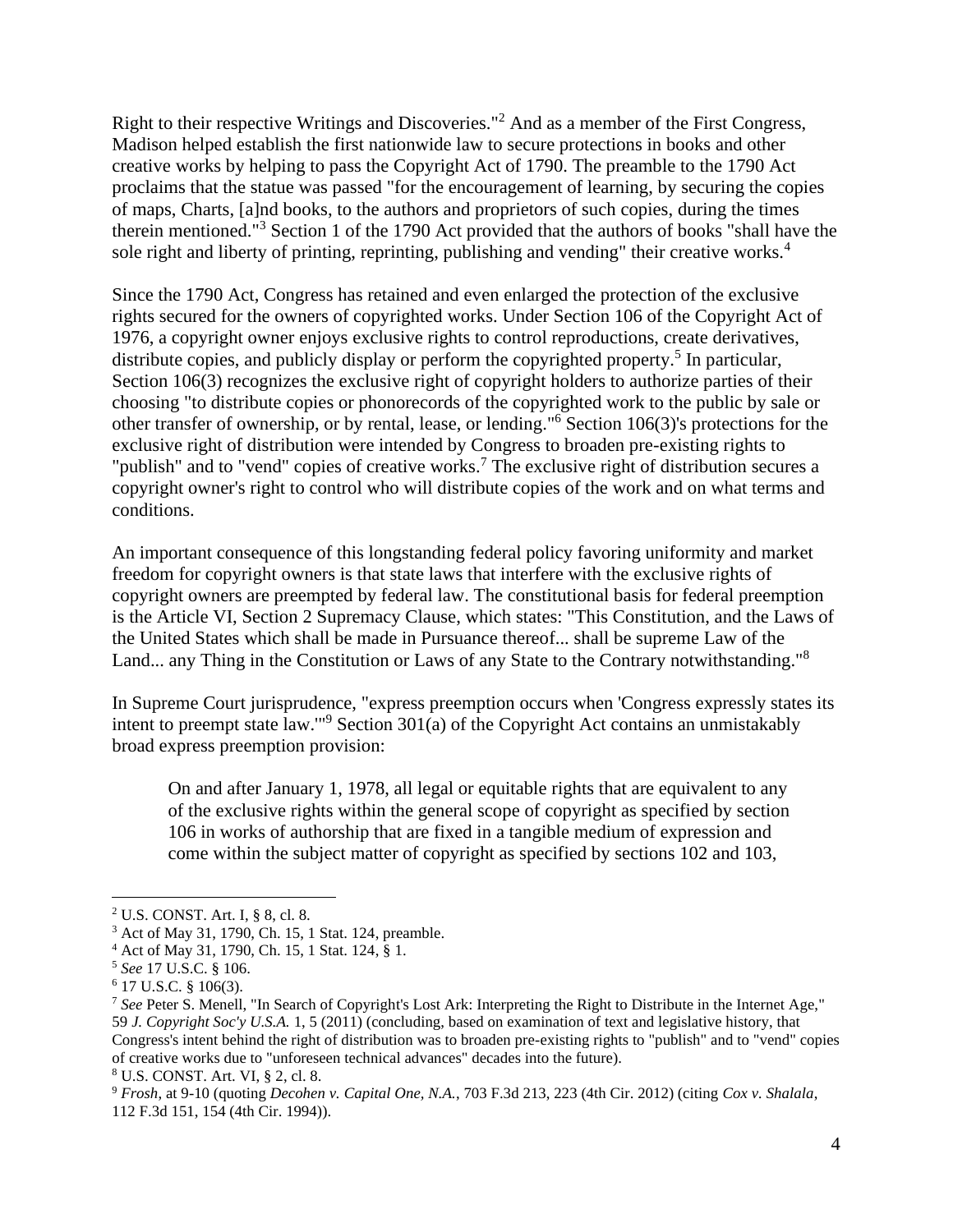whether created before or after that date and whether published or unpublished, are governed exclusively by this title. Thereafter, no person is entitled to any such right or equivalent right in any such work under the common law or statutes of any State.<sup>10</sup>

Section 301(a) is best understood as providing express preemption state law grants of "legal and equitable rights" equivalent to the exclusive rights secured by federal law.<sup>11</sup> But conflict preemption applies to state-imposed restrictions on exclusive rights secured by federal law.<sup>12</sup> Under Supreme Court jurisprudence, "conflict preemption" occurs when state laws poses "an obstacle to the accomplishment of a significant federal regulatory objective" or when it is impossible for a party to comply with both federal and state laws.<sup>13</sup> As will be discussed, state legislation that forces publishers to license ebooks and other electronic literary products to public libraries and on terms and conditions ultimately defined by state law should be held unlawful under conflict preemption doctrine.

#### **III. State Laws That Force Publishers to License Copyrighted Books to Libraries on Terms and Conditions Set by State Law**

In 2020 and 2021, legislation that seeks to confer on public libraries a special right of access to copyrighted works in digital formats, including ebooks and audiobooks, has been introduced in states such as Connecticut, Illinois, Maryland, Massachusetts, Missouri, New York, Rhode Island, and Tennessee. Although the bills differ in some of their details, in essence, they all appear to require that publishers who offer copyrighted literary works to the general public in electronic formats such as ebooks and digital audiobooks also must license them for use by public libraries and their patrons on "reasonable terms" or on terms reasonably similar to those offered to the general public, leaving it to courts to decide whether the specific terms offered by publishers meet that state law's standard. The state bills include stiff civil penalties and, in at least some instances, criminal penalties.

Public libraries and other advocates for these bills have claimed, among other things, that many publishers have refused to license literary works to libraries in digital formats or that they charge higher prices to libraries than to the general public for the same digital literary products. Supporters of those bills have also claimed that legislation is needed to give public libraries negotiating leverage against what they characterize as large publishers.

However, those claims range from dubious to at least highly debatable. For instance, many publishers make ebooks and digital audiobooks available to libraries – and to their patrons for checkout – through OverDrive. According to a declaration filed by AAP's CEO Maria Pallante in *AAP v. Frosh,* "more than 100 public library systems exceed[ed] one million digital checkouts"

 $10$  17 U.S.C. § 301(a).

<sup>&</sup>lt;sup>11</sup> See Letter from Shira Perlmutter, Register of Copyrights, U.S. Copyright Office, to Sen. Thom Tillis (August 30 2021), at 3.

<sup>12</sup> *See* Letter from Shira Perlmutter, Register of Copyrights, at 3-4. *See also AAP v. Frosh*, No. DLB-21-3133 (D. Md. 2022), at 9 (internal cites omitted).

<sup>13</sup> *Frosh*, at 10 (quoting *Hillsborough Cnty. v. Automated Med. Labs., Inc.*, 471 U.S. 707, 713 (1985) (additional cites omitted)).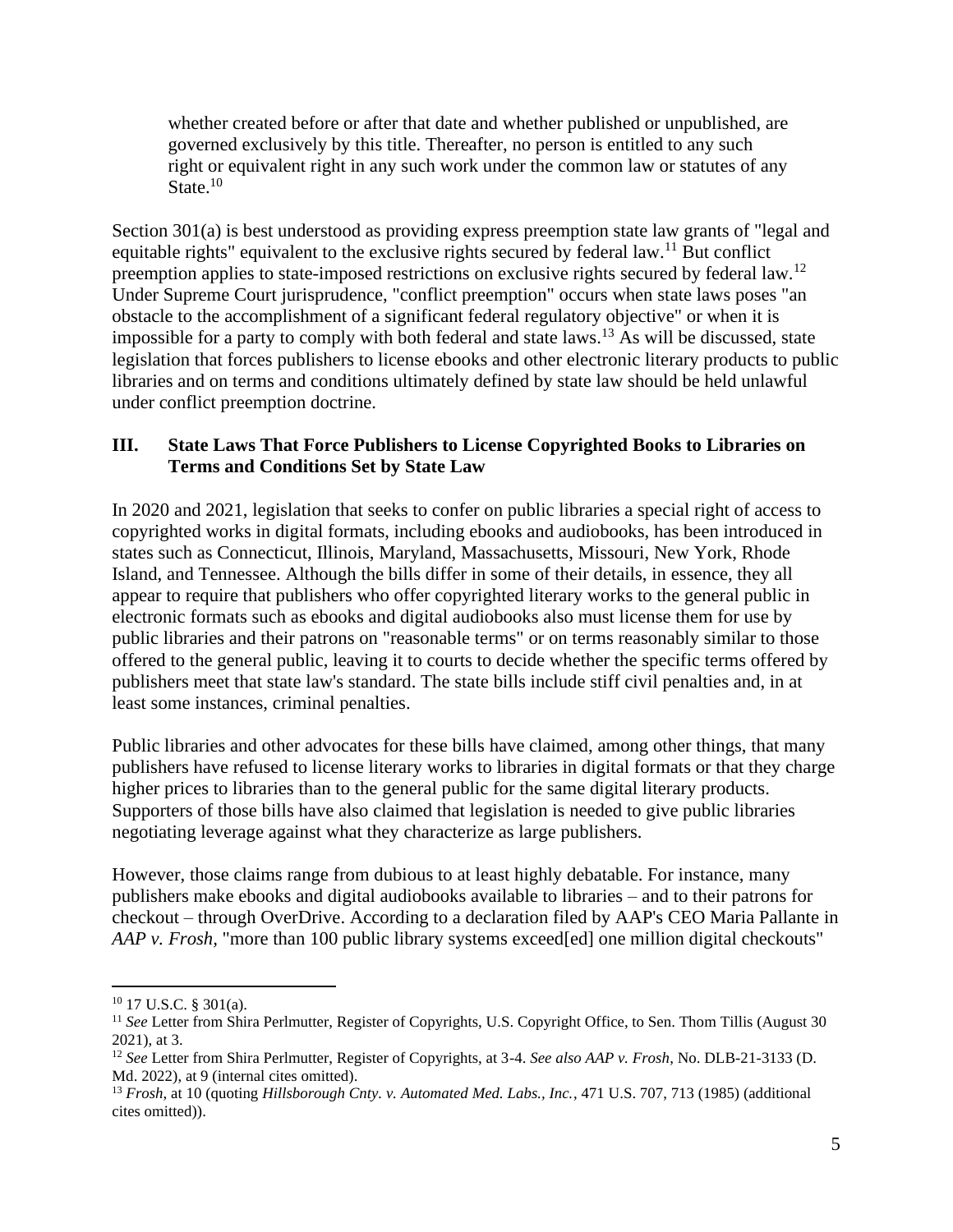using OverDrive.<sup>14</sup> Also, it is entirely reasonable for a publisher to charge a consumer less for a purchase of an ebook or digital audiobook than it would charge a library for the same item because the library can lend out the electronic literary product to multiple library users. And the state bills are not limited in application to the largest publishers, but also sweep in smaller publishers.

But leaving aside policy arguments regarding public libraries and contours of the ebook and digital audiobook publishing marketplace, the state bills that propose to regulate licensing of copyrighted works in electronic formats are beset by significant legal problems of which state policymakers ought to be aware. A case in point is a Maryland bill that became a law – but with a short shelf life.

#### **IV. Maryland Compulsory Licensing Law for Electronic Literary Works**

In May 2021, the Maryland legislature enacted Maryland House Bill (HB) 518.<sup>15</sup> The bill passed both chambers of the Maryland legislature without a single "no" vote, though it became law without the signature of the Governor Larry Hogan. According to the Maryland HB 518:

[A] publisher who offers to license an electronic literary product to the public shall offer to license the electronic literary product to public libraries in the State on reasonable terms that would enable public libraries to provide library users with access to the electronic literary product.<sup>16</sup>

Maryland HB 518 defines "electronic literary product" as either "[a] text document that has been converted into or published in a digital format that is read on a computer, tablet, smart phone, or other electronic device" or "[a]n audio recording of a text document, read out loud in a format that is listened to on a computer, tablet, smart phone, or other electronic device."<sup>17</sup> Additionally, the law expressly permits certain types of licensing terms – such as "limitation[s] on the number of users a public library may simultaneously allow to access an electronic literary product."<sup>18</sup> At the same time, it expressly prohibits other types of licensing terms – such as "limitation[s] on the number of electronic literary product licenses a public library may purchase on the same date the electronic literary product license is made available to the public."<sup>19</sup>

Violators of the Maryland law are subject to civil penalties of up to \$10,000 per violation and \$25,000 per repeat violation as well as criminal penalties of up to one year in prison or a \$1,000 fine or both per violation.<sup>20</sup> Under Maryland HB 518, the Maryland Attorney General is authorized to bring enforcement actions to recover costs for the State, and any aggrieved party can bring actions for damages and receive awards of reasonable attorney's fees.<sup>21</sup>

<sup>14</sup> *See* Declaration of Maria Pallante, CEO of AAP, ¶ ECF 7 (cited in *Frosh*, at 4).

<sup>15</sup> Md. Code Ann., Educ. § 23-701-702 (2022), available at: [https://legiscan.com/MD/drafts/HB518/2021.](https://legiscan.com/MD/drafts/HB518/2021) 

<sup>&</sup>lt;sup>16</sup> *Frosh*, at 5 (internal quote omitted).

<sup>&</sup>lt;sup>17</sup> *Frosh*, at 5 (internal quote omitted).

<sup>&</sup>lt;sup>18</sup> *Frosh*, at 6 (internal quote omitted).

<sup>&</sup>lt;sup>19</sup> *Frosh*, at 6 (internal quote omitted).

<sup>20</sup> *See Frosh*, at 7 (internal quote omitted).

<sup>21</sup> *See Frosh*, at 7 (internal quote omitted).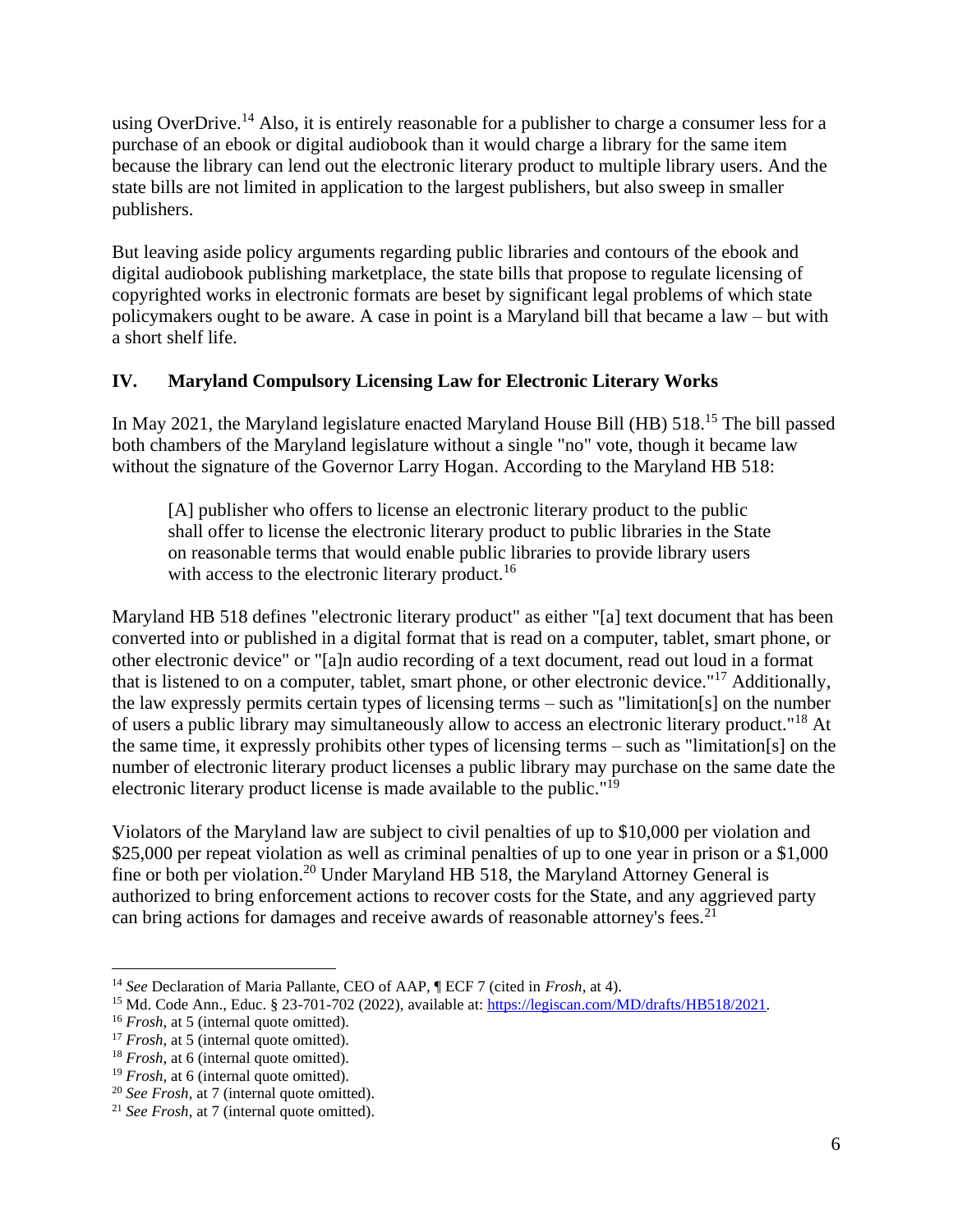#### **V. The Court Rules That Maryland's Law Conflicts With the Copyright Act**

On February 16, 2022, the U.S. District Court determined in *AAP v. Frosh* that Maryland HB 518 is preempted by federal copyright law, and it enjoined the state from enforcing the law.<sup>22</sup> The District Court recognized that "Congress passed the Copyright Act to serve public goals by protecting private rights" through its implementation of "'a nationally uniform system for the creation and protection of rights in a copyright work."<sup>23</sup> The court observed that Congress included Section 301(a)'s "broad and absolute" preemption provision in order to attain national uniformity.<sup>24</sup> And given Maryland HB 518's restrictions on exclusive rights secured by the Copyright Act, the court analyzed the state's law in light of conflict preemption doctrine.

The District Court determined that "[i]t is clear the Maryland Act likely stands as an obstacle to the accomplishment of the purposes and objectives of the Copyright Act."<sup>25</sup> As the court recognized, publishers could avoid Maryland HB 518's requirement to "offer to license" to public libraries electronic literary products only by refraining from offering them to the public. It thus concluded that "[f]orcing publishers to forgo offering their copyrighted works to the public in order to avoid the ambit of the Act interferes with their ability to exercise their exclusive right to distribute."<sup>26</sup> The court similarly concluded that "forcing publishers to offer to license their works to public libraries also interferes with their exclusive right to distribute."<sup>27</sup>

The District Court described the exclusive right to distribute copyrighted works as "a right that necessarily includes the right to decide whether, when, or whom to distribute."<sup>28</sup> And it quoted the Supreme Court's statement in *Fox Film Corp v. Doyal* (1932) that "[t]he owner of the copyright, if he pleases, may refrain from vending or licensing and content himself with simply exercising the right to exclude others from using his property."<sup>29</sup>

In its analysis of Maryland HB 518, the District Court found that the reasoning of the Court of Appeals for Third Circuit in its 1999 decision in *Orson, Inc. v. Miramax Film Corporation* was applicable.<sup>30</sup> At issue in *Orson* was a Pennsylvania law that limited exclusive first run license agreements between movie distributors and exhibitors in a geographical area to 42 days unless such agreements included a provision to expand the distribution to second run theaters thereafter. According to the Third Circuit, if the state law "directly regulate[d] a right that is protected by federal copyright law, it must of necessity, [have] be[en] preempted under conflict preemption principles."<sup>31</sup> The Third Circuit determined that the Pennsylvania law "would impose on copyright holders, contrary to their exclusive rights under § 106, an obligation to distribute and

<sup>22</sup> *See Frosh*, at 26-27 (internal quote omitted).

<sup>23</sup> *Frosh*, at 10 (quoting *Orson, Inc. v. Miramax Film Corp.*, 189 F.3d 377, 382 (3d Cir. 1999) (en banc) (citing *Goldstein v. California*, 412 U.S. 546, 561 (1973)).]

<sup>24</sup> *Frosh*, at 10 (quoting *OpenRisk, LLC, v. Microstrategy Servs. Corp.*, 876 F.3d 518, 523 (4th Cir. 2017) (quoting *United States ex rel. Berge v. Bd. of Trs.*, 104 F.3d 1453, 1464 (4th Cir. 1997)).

<sup>25</sup> *Frosh*, at 11.

<sup>26</sup> *Frosh*, at 11.

<sup>27</sup> *Frosh*, at 11.

<sup>28</sup> *Frosh*, at 12.

<sup>29</sup> *Frosh*, at 12 (quoting 286 U.S. 123, 127).

<sup>30</sup> 189 F.3d. 377.

<sup>31</sup> *Frosh*, at 13 (quoting *Orson*, 189 F.3d at 385).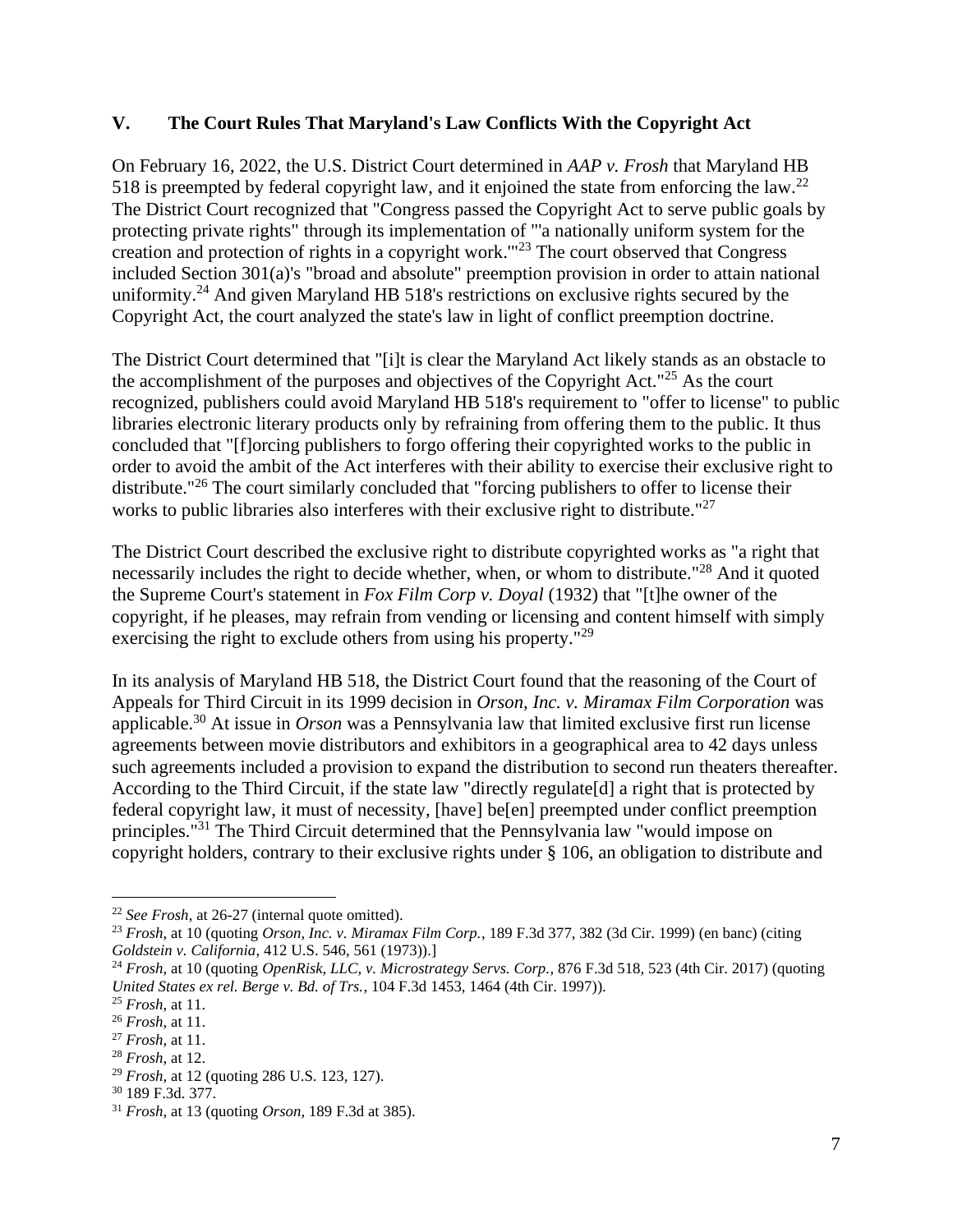make available other copies of the work following their initial decision to publish and distribute copies of the copyrighted item."<sup>32</sup> The District Court found that *Orson* bolstered the conclusion that Maryland HB 518 is preempted because "[l]ike the Pennsylvania law, the Maryland Act imposes on publishers – against their will and interests – an obligation to offer to license copyrighted work to one portion of the public following their initial decision to offer to license the same work to a different portion of the public."<sup>33</sup>

Moreover, the fact that a state law's interference with the right of distribution involves noncommercial usage of copyrighted works by public libraries does not avoid a conflict with federal objectives of protecting exclusive rights in distributing copyrighted goods "to the public." The District Court observed that the "non-commercial nature of libraries is immaterial" and it was not relevant to the Third Circuit's decision in *Orson*. <sup>34</sup> Additionally, the District Court pointed to the special exception that Congress granted libraries in Section 108 of the Copyright Act, which permits them to reproduce copyrighted material for purposes of public records preservation. According to the court, this provision illustrated that "[s]triking the balance between the critical functions of libraries and the importance of preserving the exclusive rights of copyright holders…is squarely in the province of Congress and not this Court or a state legislature."<sup>35</sup>

Also, the District Court determined that a state's power to address unfair and deceptive trade practices does not enable it force copyright owners to license their works according to terms and conditions set by state law. The court acknowledged that a pair of early 1980s decisions by the Eastern District of Ohio and the Sixth Circuit upheld that state's prohibition of the practice of "blind bidding" or licensing motion pictures to theater owners for distribution without the theater owners first being able to view the motion pictures.<sup>36</sup> It found the two early 1980s decisions distinguishable: "The Ohio laws at issue did not mandate that copyright owners offer to license their copyrighted work. Rather, they regulated the manner of distribution after the copyright holder made the initial decision to distribute."<sup>37</sup> Here, the District Court relied again on the Third Circuit's reasoning in *Orson*, which contrasted lawful regulation of unfair trade practices in the film distribution industry with an unlawful state provision that interfered with a copyright holder's exclusive right to distribute.<sup>38</sup>

The applicability of the distinction between permissible state regulation of trade practices that incidentally involve copyrighted works already licensed for distributions and impermissible state regulation that requires copyrighted works be licensed and on what terms may not be readily apparent in every situation. But what is abundantly clear from the District Court's decision is that states cannot force copyright owners to license their copyrighted works on terms set by state law against the will of copyright owners.

<sup>32</sup> *Orson*, at 386.

<sup>33</sup> *Frosh*, at 13-14.

<sup>34</sup> *See Frosh*, at 14 (quoting 17 U.S. § 106(3)

<sup>35</sup> *Frosh*, at 26 (citing 17 U.S.C. § 108).

<sup>36</sup> *Frosh*, at 15 (citing *Allied Artists Pictures Corporation v. Rhodes*, 496 F.Supp. 408 (E.D. Ohio 1980) ("*Allied Artists I*"), and *Allied Artists Picture Corporation v. Rhodes*, 679 F.2d 656 (6th Cir. 1982) ("*Allied Artists II*")).

<sup>37</sup> *Frosh*, at 16.

<sup>38</sup> *Frosh*, at 16-17 (internal cite omitted).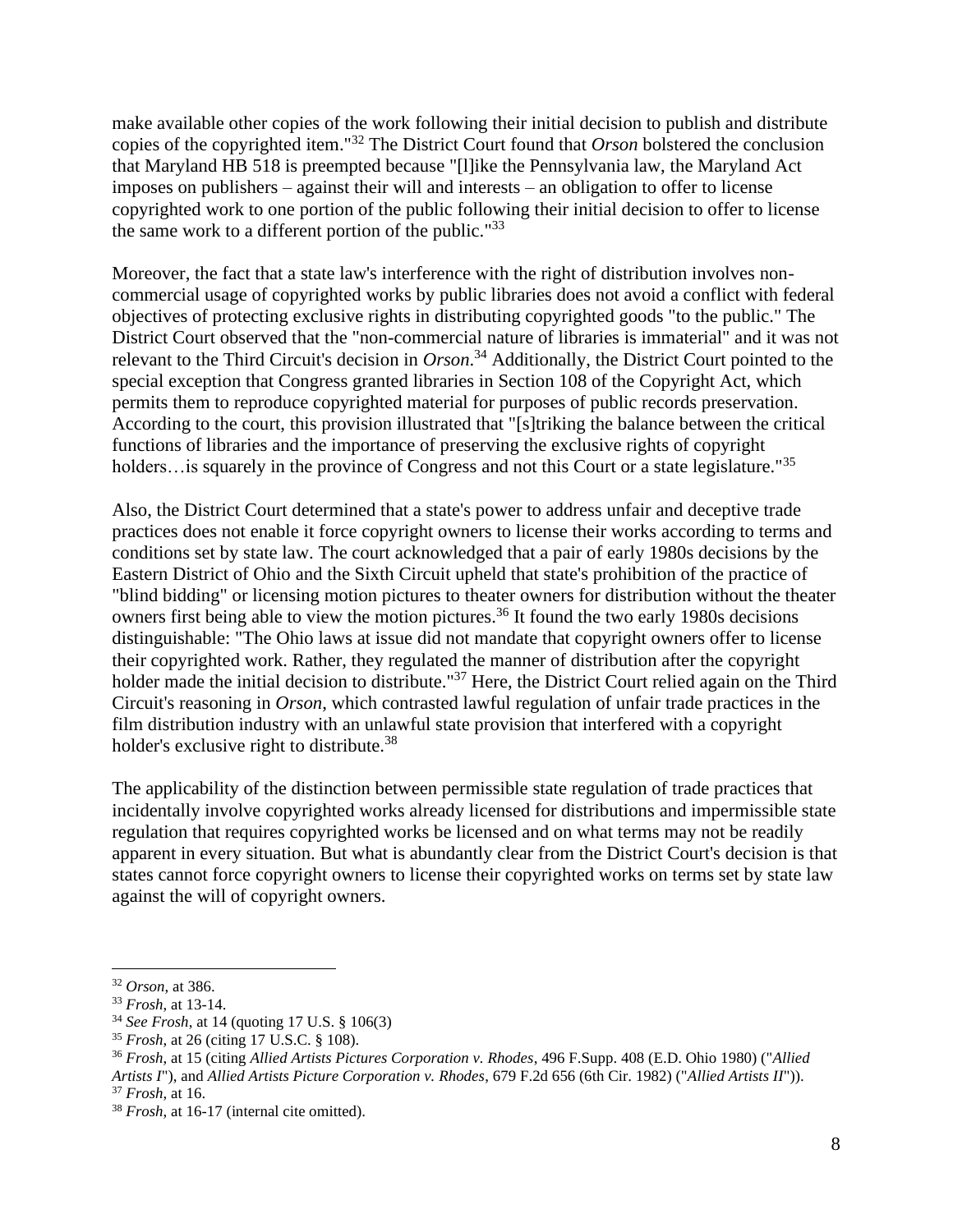Importantly, the exercise of state authority in an attempt to rectify perceived imbalances in the digital marketplace in no way overcomes the preemptive effect of national uniform policy securing exclusive rights in copyrighted works, including the right of distribution. As the District Court observed, "the salutary legislative purpose plays no role in the conflict preemption analysis."<sup>39</sup> Rather, "'the controlling principle' in Supremacy Clause cases is whether the state law "frustrates the full effectiveness in federal law" and the court, without reservation, found that Maryland HB 518 frustrated the objectives and purposes of the Copyright Act.<sup>40</sup>

### **VI. The Court's Decision in** *AAP v. Frosh* **is Consistent With the Copyright Office's Position**

The U.S. District Court's decision that Maryland HB 518 is preempted by federal copyright law validates the analysis and conclusion reached by the U.S. Copyright Office in an August 30, 2021, letter to Senator Thom Tillis. In that letter, the Copyright Office addressed legal issues raised by Maryland HB 518 and similar legislation from another state, New York Assembly Bill 5837. The Copyright Office analyzed the characteristics of the Maryland and New York bills, identified the relevant provisions of the Copyright Act as well as case law, and concluded that a "court considering the state legislation at issue would likely find it preempted under a conflict preemption analysis."<sup>41</sup> Although legal opinions of the Copyright Office are not binding on courts, its opinions represent the views of the expert agency charged with administering federal copyright law. States should heed the informed views of the Copyright Office that state law restrictions such as those contemplated in Maryland HB 518 and New York AB 5837 are preempted.

## **VII. New York Governor's Veto of Similar a Bill Due to Copyright Concerns**

The U.S. District Court's decision in *AAP v. Frosh* also validates New York Governor Kathy Hochul's veto of New York Assembly Bill 5837 on December 29, 2021.<sup>42</sup> Roughly identical to Maryland's law, the New York bill, if enacted, would have granted to public libraries in that state a special right of access to literary works in ebook and other digital formats, subject to rates deemed reasonable under state law. In her veto message, Governor Hochul correctly perceived that New York's bill clashed with the exclusive rights of copyright owners that are secured by federal law and that the bill's terms clearly were preempted.<sup>43</sup>

## **VIII. States Should Respect the Property Rights of Authors and Publishers**

In addition to conflict preemption dictates, respect for private property rights should lead state lawmakers to reject any legislation that would require publishers to license ebooks and digital

<sup>39</sup> *Frosh*, at 17.

<sup>40</sup> *Frosh*, at 17 (quoting *Perez v. Campbell*, 402 U.S. 637, 652 (1971) (additional cites omitted).

<sup>&</sup>lt;sup>41</sup> Letter from Shira Perlmutter, Register of Copyrights, at 9.

<sup>42</sup> *See* New York Assembly, A05837 (2021) [legislation webpage], at

[https://www.nyassembly.gov/leg/?default\\_fld=%0D%0A&leg\\_video=&bn=A05837&term=0&Summary=Y&Actio](https://www.nyassembly.gov/leg/?default_fld=%0D%0A&leg_video=&bn=A05837&term=0&Summary=Y&Actions=Y&Committee%26nbspVotes=Y&Floor%26nbspVotes=Y&Memo=Y&Text=Y) [ns=Y&Committee%26nbspVotes=Y&Floor%26nbspVotes=Y&Memo=Y&Text=Y#.](https://www.nyassembly.gov/leg/?default_fld=%0D%0A&leg_video=&bn=A05837&term=0&Summary=Y&Actions=Y&Committee%26nbspVotes=Y&Floor%26nbspVotes=Y&Memo=Y&Text=Y)

<sup>43</sup> *See* Andrew Albanese, "Hochul Vetoes New York's Library E-book Bill," *Publishers Weekly* (December 30, 2021), at: [https://www.publishersweekly.com/pw/by-topic/digital/copyright/article/88205-hochul-vetoes-new-york](https://www.publishersweekly.com/pw/by-topic/digital/copyright/article/88205-hochul-vetoes-new-york-s-library-e-book-bill.html)[s-library-e-book-bill.html.](https://www.publishersweekly.com/pw/by-topic/digital/copyright/article/88205-hochul-vetoes-new-york-s-library-e-book-bill.html)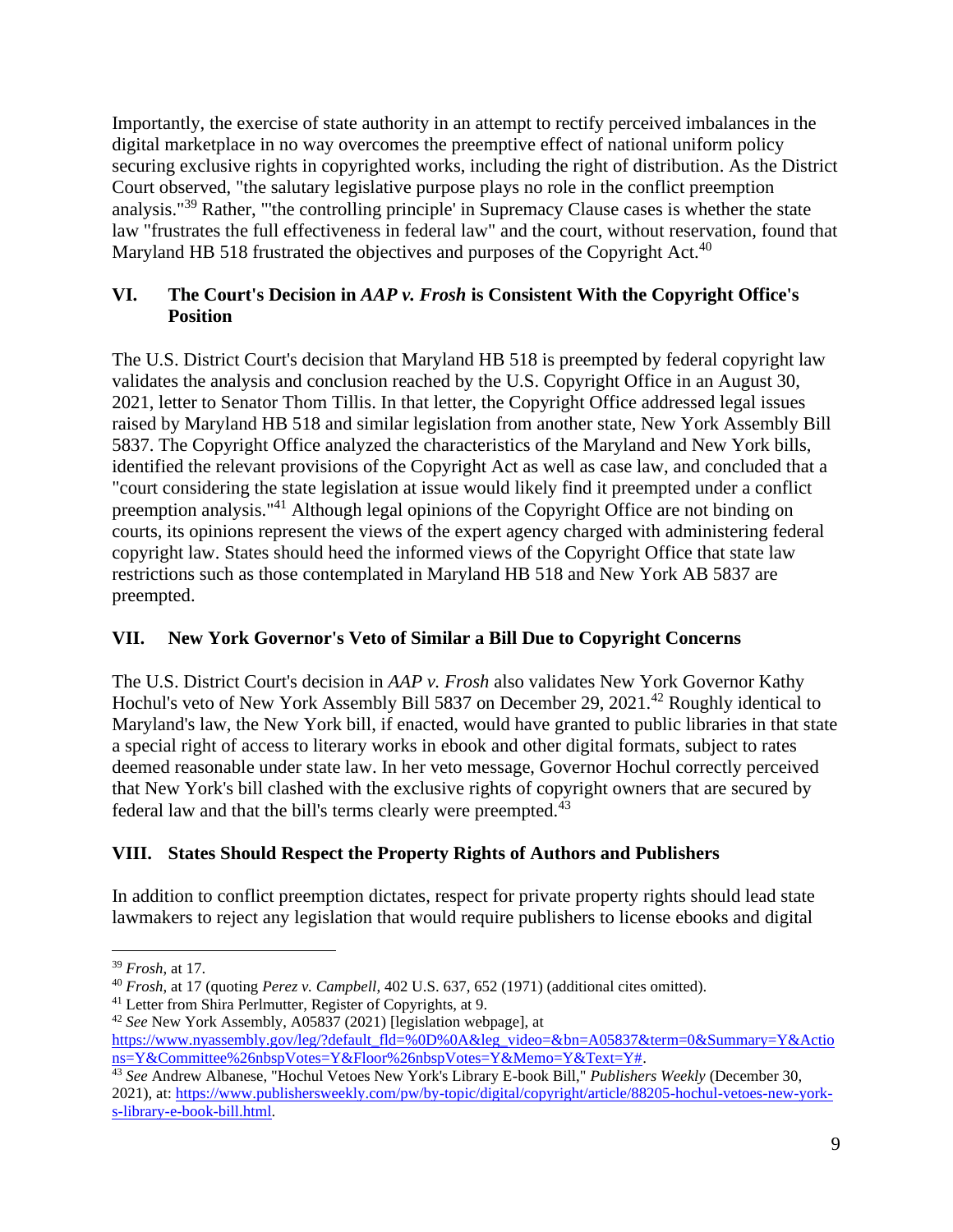audiobooks on terms and conditions set by state law. As we described in our book, *The Constitutional Foundations of Intellectual Property: A Natural Rights Perspective* (Carolina Academic Press, 2015), the Founders' political philosophy of natural rights holds that a person has a natural right or just claim to the fruits of his or her own labors – which are his or her private property. Indeed, several state laws that preceded the Constitution applied natural rights philosophy to copyrights, defining them as property rights that deserve to be protected and promoted for the good of individual creators and for the public. Thus, the drafting of the Constitution, including the Article I, Section 8 Copyrights Clause's grant of power to Congress to secure for limited times to authors the "exclusive right" to their writings was informed by the contemporary understanding of the natural rights basis for protecting copyrights. A core component of private property ownership – be it in real property, personal property, or intangible property – is *exclusive* use. This exclusivity involves a property owner's ability to exercise control over the terms of the property's use and to exclude others from using it contrary to those terms.

Compulsory licenses and rate controls on copyrighted works are at odds with the Constitution's natural property rights premises and the exclusivity expressed in the Copyrights Clause. In our book *[Modernizing Copyright Law for the Digital Age: Constitutional Foundations for Reform](https://cap-press.com/books/isbn/9781531016005/Modernizing-Copyright-Law-for-the-Digital-Age)* (Carolina Academic Press, 2020), we critiqued a 2016 proposal by the Federal Communications Commission to force cable TV networks to license copyrighted video programming to third party video device makers according to terms set by the agency. We also urged Congress to reject any future imposition of compulsory licensing and rate regulation of copyrighted works because such onerous restrictions are antithetical to the property rights and free market foundations of American copyright law and policy. Similarly, even aside from their preemption by federal law, states ought to want to respect the private property rights of authors and publishers and not force them to license digitally formatted versions of their copyrighted works to public libraries on terms set by state law.

#### **IX. Conclusion: Insights for State Lawmakers**

The U.S. District Court's application of constitutional principles and federal law in *AAP v. Frosh* should be instructive to state legislators. As the District Court recognized, the purpose of the Copyright Act is to implement a national uniform system for protecting copyright works. But Maryland HB 518 poses an obstacle to that purpose, as it forces publishers to offer to license their works to public libraries on terms that the state deems reasonable. State restrictions on copyright owners' exclusive right of distribution are preempted by federal law.

States cannot require publishers to offer to license copyrighted work to one portion of the public following their initial decision to offer to license the same work to a different portion of the public. Although states possess important power to address unfair and deceptive trade practices within their borders, such power does not enable a state to force copyright owners to license their works against their own wills. Moreover, the exercising of state authority in an attempt to rectify perceived imbalances in the digital marketplace does not overcome the preemptive effect of national uniform policy securing exclusive rights in copyrighted works.